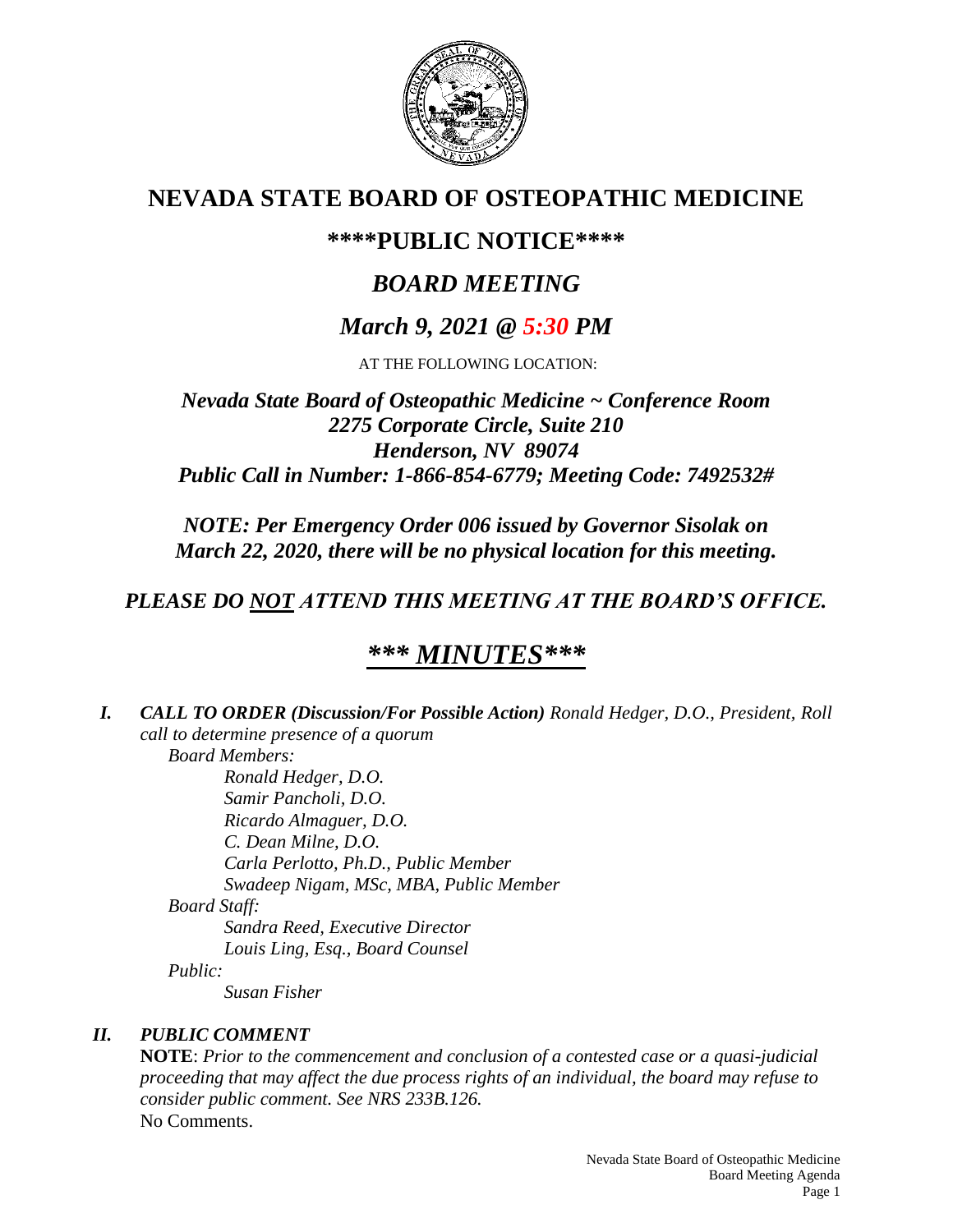### *III. APPROVAL OF BOARD MEETING MINUTES FROM FEBRUARY 9, 2021*

*(Discussion/For Possible Action) Ronald Hedger, D.O., President* Dr. Pancholi made a motion to approve the minutes from February 9, 2021; seconded by Mr. Nigam. There being no discussion, the minutes were approved by the Board.

#### *IV. CONSENT AGENDA TO GRANT LICENSURE FOR OSTEOPATHIC PHYSICIANS AND PHYSICIAN ASSISTANTS (Discussion/For Possible Action) Ronald Hedger, D.O., President*

*Under this item the Board may consider the recommendations of the Executive Director and/or President/Vice President to grant licensure to the below listed applicants. The Board may remove any applicant's name from the consent motion, but may not discuss the contents of the application for licensure without the applicant present following proper notice pursuant to the open meeting law.*

#### **Osteopathic Physician Name Specialty**

*Chirag Amin, D.O. Anesthesiology Yatin Dhir, D.O. Family Medicine Rahul Farwaha, D.O. Internal Medicine Chaminda Fernando, D.O. Internal Medicine Sarel Iskender, D.O. Internal Medicine Mona Karimpour, D.O. Psychiatry Daniel Krauchuk, D.O. Pain Management Bonnie Lo, D.O. Internal Medicine Phillip Oberg, D.O. Internal Medicine Charleen Pham, D.O. Internal Medicine Nervik Roy, D.O. Internal Medicine Julie Marie Timple, D.O. Internal Medicine Michael Wilson, D.O. Anesthesiology Daphne Wong, D.O. Internal Medicine Jennifer Wong, D.O. Obstetrics/Gynecology*

#### *Physician Assistant Supervising Physician*

*Rodney Briggs, PA-C Joseph Jeppson, D.O. Tuan Khuu, PA-C Craig Hunter, D.O. Wardon Ojedapo, PA-C Quang Nguyen, D.O. Jordan Williams, PA-C Caitlin White, D.O.*

Mr. Nigam made a motion to approve the licensees as written; seconded by Dr. Pancholi. There being no discussion, the Board approved licensure.

*V. +CONSIDERATION OF APPLICATION FOR FULL LICENSURE FOR OSTEOPATHIC PHYSICIAN Dennis Concoby, D.O., with potential telephone appearance by Dr. Concoby, (Discussion/For Possible Action/Board may go into closed session pursuant to NRS 241.030 to move to a closed session because the discussion will have to do with this applicant's character, alleged misconduct, professional competence, or similar items). Ronald Hedger, D.O., President* Item will be tabled to a future meeting per the request of the applicant.

#### *VI. +CONSIDERATION/APPROVAL OF SETTLEMENT AGREEMENT AND ORDER REGARDING DAVID ADAMS, D.O., (Discussion/For Possible Action) Board may go into closed session pursuant to NRS 241.030 to move to a closed session because the discussion*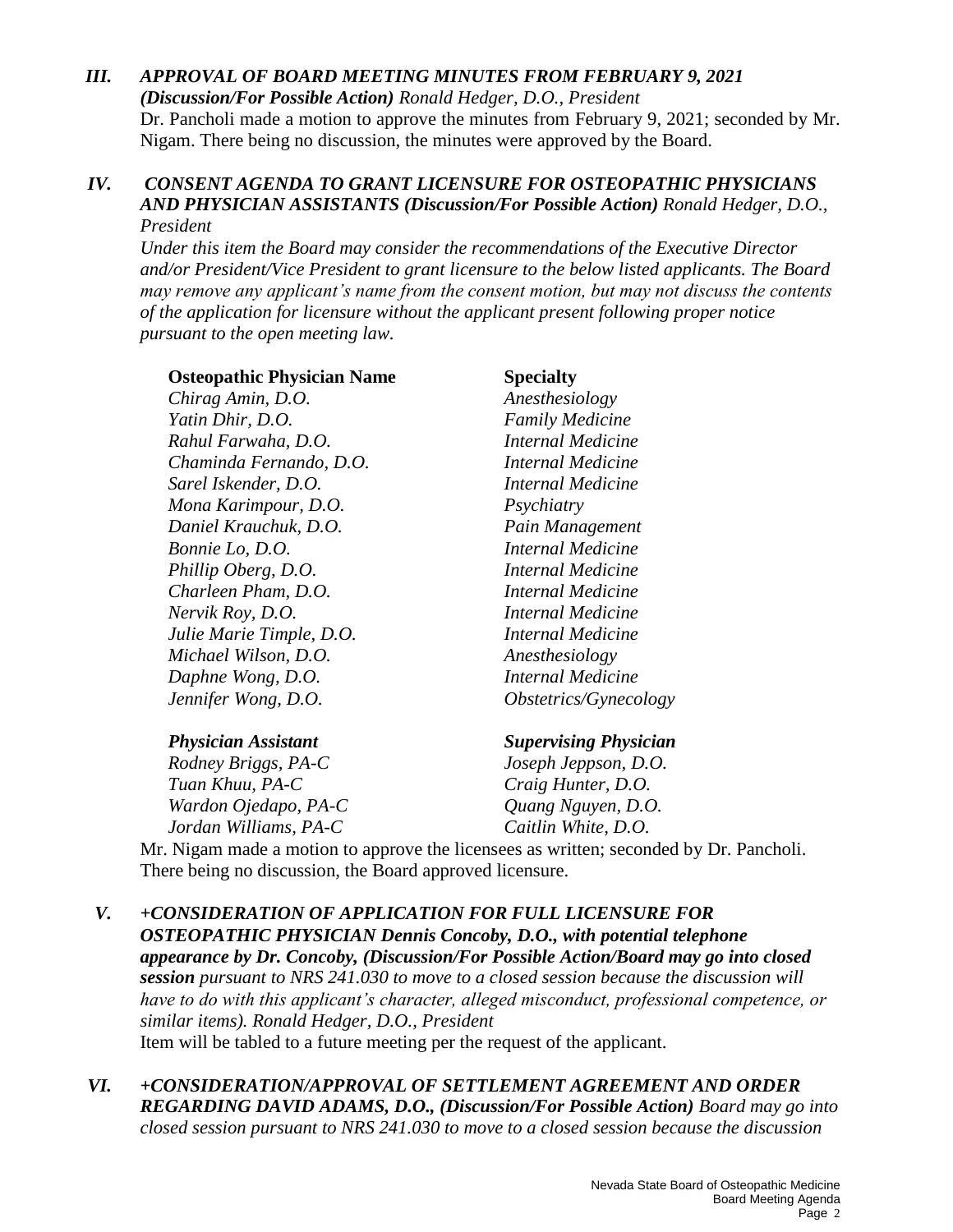*will have to do with this applicant's character, alleged misconduct, professional competence, or similar items). Ronald Hedger, D.O., President*

Mr. Ling explained the Settlement Agreement and Order (SAO). Dr. Adams is to pay \$2,700 in fees and costs and \$2,500 in fines. A motion was made by Dr. Hedger to approve the SAO; and, seconded by Dr. Pancholi. There being some discussion, the Board approved the settlement agreement.

## *VII. +CONSIDERATION/APPROVAL OF SETTLEMENT AGREEMENT AND ORDER REGARDING KAVEH KASHANI, D.O., (Discussion/For Possible Action) Board may go*

*into closed session pursuant to NRS 241.030 to move to a closed session because the discussion will have to do with this applicant's character, alleged misconduct, professional competence, or similar items). Ronald Hedger, D.O., President*

Mr. Ling explained the Settlement Agreement and Order (SAO). Dr. Kashani is to pay \$4,965 in fees and costs and \$15,000 in fines. He will be on probation for three years. A motion was made by Dr. Hedger to approve the SAO; and, seconded by Mr. Nigam. There being some discussion, the Board approved the settlement agreement.

#### *VIII. ELECTIONS OF BOARD OFFICERS, Conducted in March in odd years (Discussion/For Possible Action) Ronald Hedger, D.O., President*

Dr. Almaguer made a motion to elect Dr. Hedger as President; and, seconded by Dr. Milne. The election of Dr. Hedger was approved by the Board. Dr. Pancholi and Dr. Almaguer both nominated themselves to be Vice President. Dr. Almaguer was elected by the Board. Mr. Nigam nominated himself and Dr. Almaguer nominated Dr. Pancholi to be Secretary/Treasurer. Ms. Reed explained the responsibilities of the office of Secretary/Treasurer. Mr. Nigam was elected by the Board as Secretary/Treasurer.

#### *IX. CONSIDERATION/ACTION REGARDING PHYSICIAN ASSISTANT PARTICIPATION IN BOARD MEETINGS, (Discussion/ForPossible Action) Ronald Hedger,D.O., President*

The Board discussed having one Physician Assistant (PA) join as a liason for the PA community, but not as a voting member. Mr. Ling noted that the Board could pass a policy allowing for a PA to attend the meetings without voting power. After discussion, the Board agreed Dr. Perlotto should contact the state PA association to inquire about their interest in the matter.

#### *X. CONSIDERATION/ACTIONOF LEGISLATIVE BILLS, (Discussion/ForPossible Action)Ronald Hedger, D.O., President*

Ms. Fisher updated the Board on current legislative bills. The Board discussed supporting Assembly Bill No. 81. Dr. Almaguer made a motion to support the Bill; and, seconded by Mr. Nigam. The Board approved supporting the Bill. The Board remained neutral for Senate Bill No. 90, and did not take a formal position on other Bills. Ms. Fisher will obtain further information on Senate Bill No. 184.

### *XI. EXECUTIVE DIRECTOR'S REPORT*

- *a. Financial Statements* Ms. Reed noted that the receivables for license and renewal fees have been reduced as a result of the application and renewal fee reductions, as was planned by the Board to stay within the reserve policy.
- *b. Licensing* A few outstanding renewals remain. Continue to receive new applications.

#### *XII. LEGAL REPORT (Discussion/For Possible Action) by Louis Ling, Board Counsel and/or Justin Taruc, Deputy Attorney General* No update.